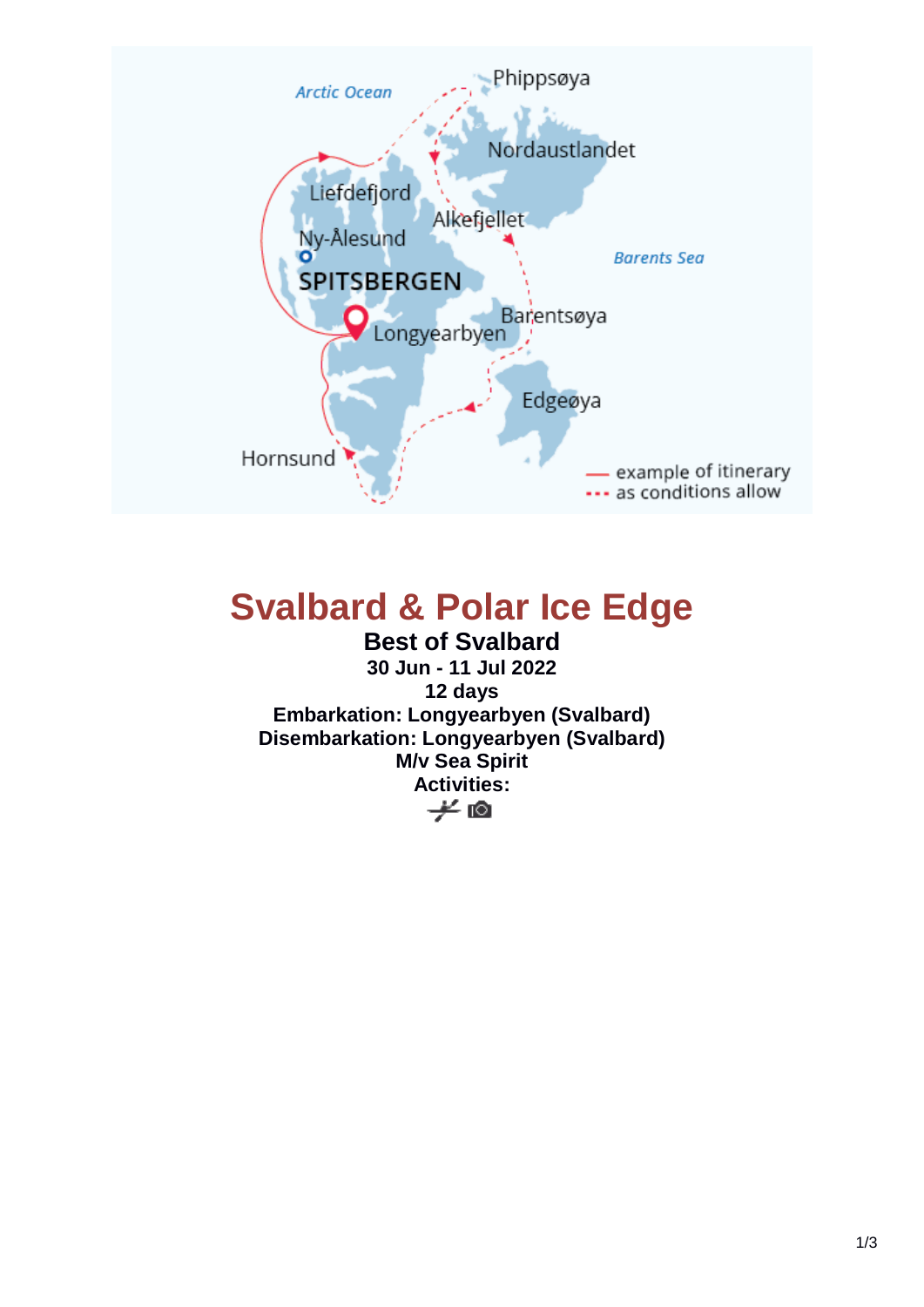# **Itinerary**



## **Day 1: Arrival in Longyearbyen, Svalbard (hotel night)**

Welcome to Longyearbyen, the administrative center of Svalbard and starting point of our Arctic expedition! At the Longyearbyen airport, you will be greeted by our staff and transferred to a quality hotel, which has been arranged by us and is included in the price of the itinerary. You will then be free to explore the charming, walkable town center.

We recommend starting your discovery of this fascinating Norwegian High Arctic territory at the excellent Svalbard Museum, where you can also purchase hard-to-find polar books and maps. Afterward, you can enjoy an excellent dinner at one of Longyearbyen's many delightful restaurants. If you are still awake at midnight, you will notice the sun has not set. In fact, the sun will not set for the entire duration of our time in Svalbard.



#### **Day 2: Welcome Aboard!**

After breakfast at your hotel, the morning is yours to enjoy Longyearbyen. Take in the views of icy fjords and glaciated mountains surrounding this historic former coal-mining town. Take advantage of shopping for souvenirs or some last-minute necessities such as cold-weather gear. Just remember, you will soon receive your very own parka to keep and waterproof boots to borrow on board the ship. For lunch, Longyearbyen offers quick and easy meal options including the most northerly pizzas and kebabs in the world.

In the afternoon, you will be transferred to the pier where we will warmly welcome you aboard the deluxe expedition vessel M/V Sea Spirit. Get settled in your spacious suite and explore the ship that will be your comfortable home during the extraordinary adventure to come. After getting underway, a full schedule of

events kicks off with informative briefings and introductions from your expedition staff. After the first of many delicious dinners on board, step out onto the open decks to admire the gorgeous scenery in 24-hour daylight as we pass through the wildlife-rich waters of Isfjorden.



## **Day 3-11: Svalbard and Polar Ice Edge**

During our expedition we hope to experience the many facets of this incredible High Arctic territory. Our exact schedule and route will be shaped by weather and ice. At the peak of the summer season, we expect ice conditions to be favorable for a circumnavigation, so we will make an attempt to go around Spitsbergen, the largest island of the Svalbard archipelago. We also expect there will be enough sea ice around to support icedependent animals such as polar bears and walrus. The pristine nature places of Spitsbergen are protected by a system of national parks, and we will try to visit some of them during the voyage. Below you may find what to expect from each of these places.

South Spitsbergen National Park is a vast region of varied landscapes including polar deserts and impassible mountain ranges. The centerpiece of this park is Hornsund, a picture-perfect

fjord where countless mighty glaciers cascade from soaring mountaintops into icy inlets. The park also includes the southern shores of Bellsund, a picturesque bay where we find the remains of historical whaling operations, including wooden boats, cabins, and thousands of whale bones—a scene from the distant past, literally frozen in time. Throughout the park, there is always a high probability of wildlife sightings. There are also plenty of possibilities for world-class hiking through wild polar landscapes with fascinating geology. Wildflowers will be at their peak during this time.

Southeast Svalbard Nature Reserve is truly a pristine and rarely visited wilderness containing hundreds of uninhabited islands. On the large islands of Edgeøya and Barentsøya, broad tundra valleys support the territory's densest population of endemic Svalbard reindeer. The valleys are also important breeding areas for ground-nesting